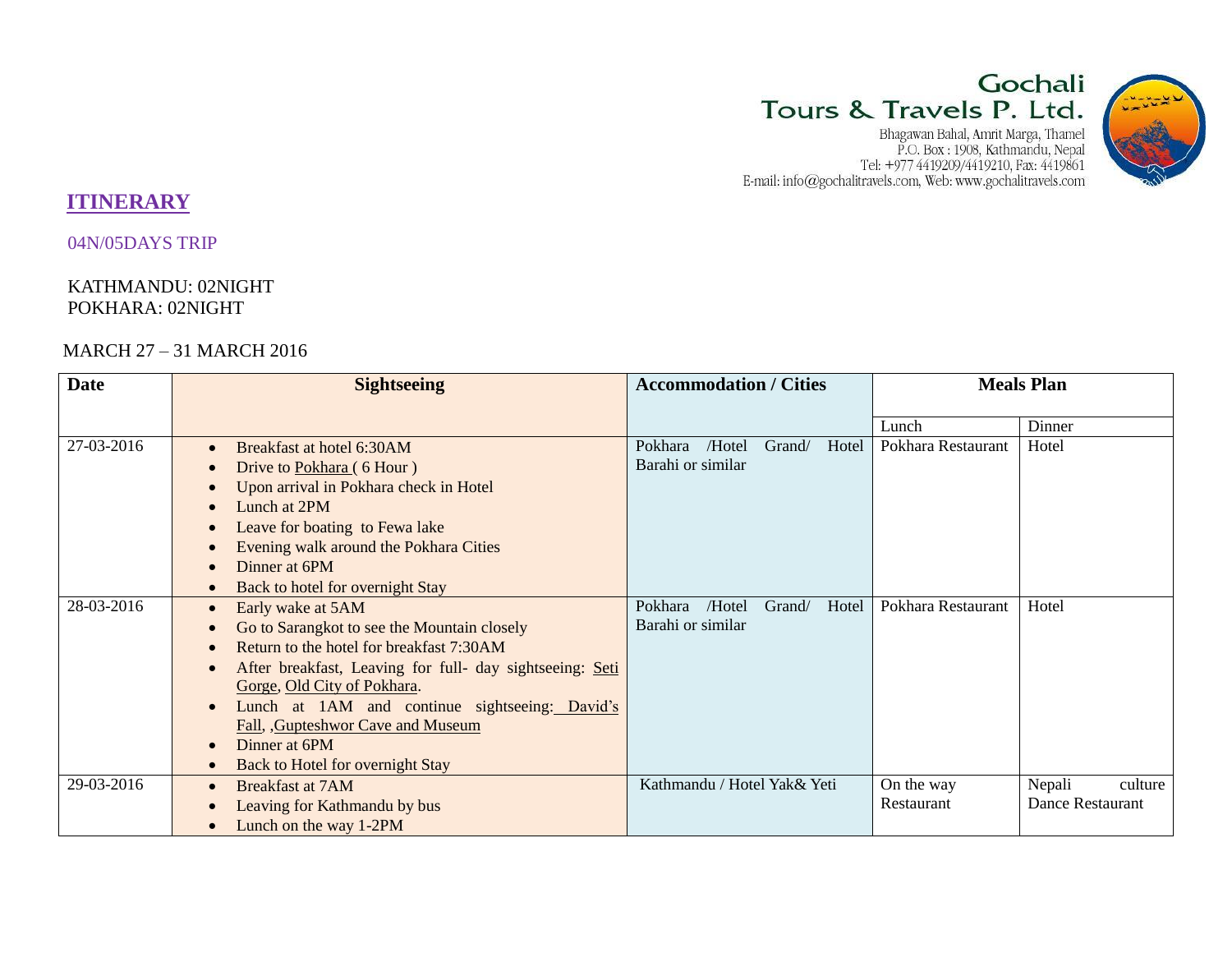|            | Upon arrival Kathmandu Visit Swayambhunath/Monkey<br>$\bullet$<br>Temple (World Heritage Site)<br>Dinner at 6 PM<br>$\bullet$                                                                             |                             |            |            |
|------------|-----------------------------------------------------------------------------------------------------------------------------------------------------------------------------------------------------------|-----------------------------|------------|------------|
|            | Back to Hotel for overnight Stay                                                                                                                                                                          |                             |            |            |
| 30-03-2016 | <b>Early Breakfast at hotel</b><br>Leaving for sightseeing tour to Boudhanath, Pashupatinath<br>Lunch at 1PM<br>$\bullet$<br>Leaving for Kathmandu Durbar Square<br>Dinner at 6PM<br><b>Back to Hotel</b> | Kathmandu / Hotel Yak& Yeti | Restaurant | Restaurant |
| 31-03-2016 | <b>Breakfast at Hotel</b><br>Leave for the Tribhuvan International Airport for final<br>$\bullet$<br>departure                                                                                            |                             |            |            |

#### **Quotation:**

| For $10-19$ people: | - Double room: US\$400/person<br>- Single room: US\$575/person                       |
|---------------------|--------------------------------------------------------------------------------------|
| For over 20 people: |                                                                                      |
|                     | - Double room: US\$370/person                                                        |
|                     | - Single room: US\$545/person                                                        |
| Hotel:              | Local 5* Kathmandu / Hotel Yak& Yeti, Pokhara / Hotel Grand/ Hotel Barahi or similar |

## **Including:**

- Four -Night-stay at the hotel, including breakfast
- Lunch and dinner for four days
- $\triangleleft$  Bus with air conditioning
- ◆ One English speaking tour guide
- Tip of lunch and dinner
- One bottle of water/person/day

## **Excludes:**

- Travel and Medical Insurances
- Any kind of gratitude
- The tips for the tour guide and driver are not included, US\$5/person/day is suggested.